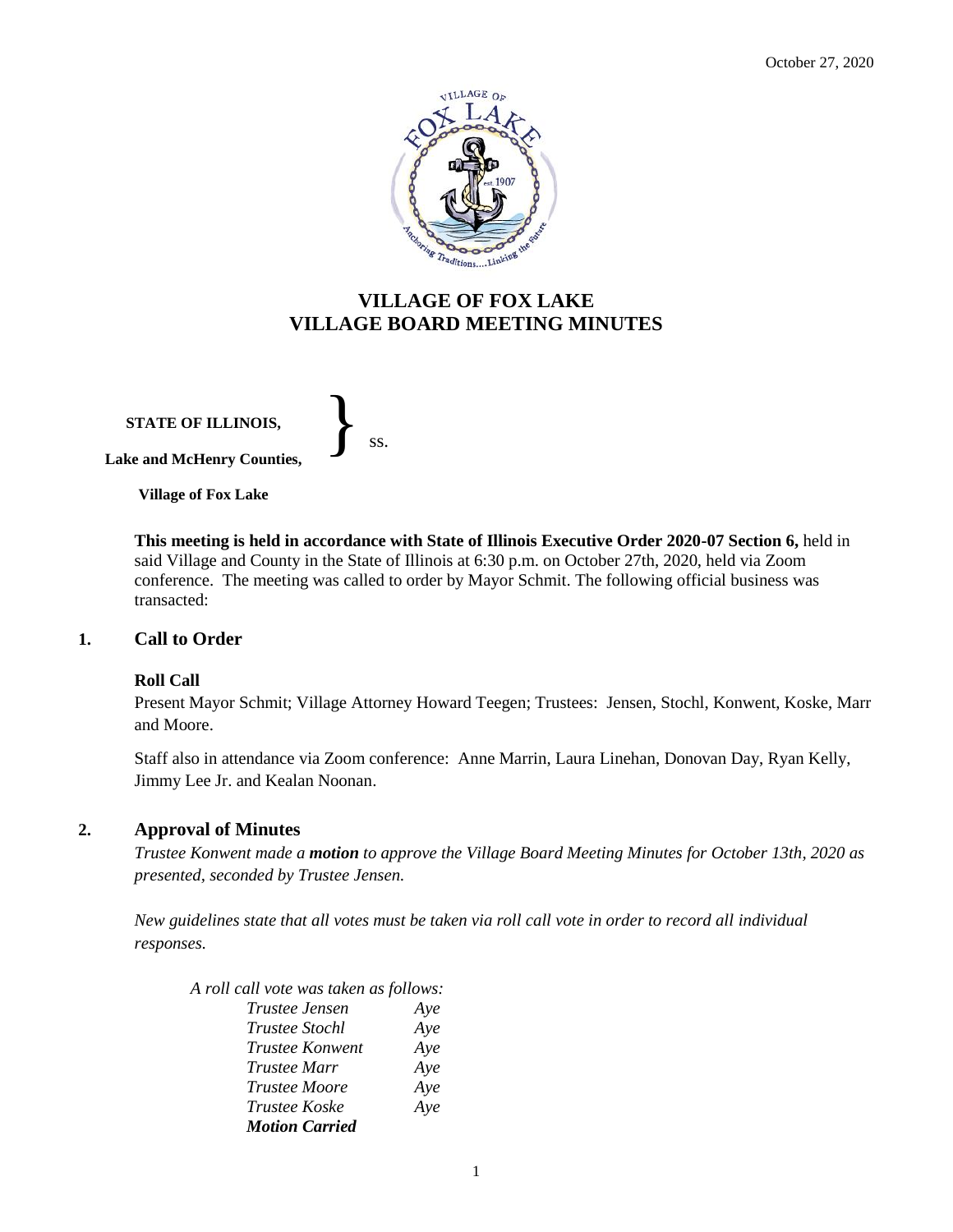# **3. Approval of the Warrant**

*Trustee Koske made a motion to approve the Expenditures/Warrants/Transfers for October 27th, 2020 in the amount of \$1,067,803.46, Seconded by Trustee Moore.*

*Anne reminded the Board that a \$230K check for Joel Kennedy Construction was in this amount.* 

| Aye |
|-----|
| Aye |
| Aye |
| Aye |
| Aye |
| Aye |
|     |
|     |

**4. Special Business (Appointments, Swearing In Ceremonies, Proclamations)** *There is none.*

# **5. Village President's Report**

## **A. Covid Update**

*Mayor Schmit said Region 9 has seen a pretty good spike in Covid cases. The next mitigation will be closing indoor usage of restaurants and taverns. It looks like Fox Lake is heading in that direction.* 

*Trustee Stochl asked where the formula for these statistics are located. He also wanted to know if these regulations are set by the state and Mayor said it is state regulated and not federal. Mayor said this time around, different businesses will be considered 'essential' compared to the previous wave. For examples, salons will remain open. Restaurants and bars will have the strictest rules. The Illinois Department of Health will be making an announcement tomorrow.* 

# **6. Village Administrator's Report**

# **A. Comcast Franchise**

*Anne Marrin said the Comcast Franchise Agreement is up on January 10, 2021. There will be a public hearing on November 10th about renewing the agreement. Not much has changed from the previous agreement.* 

# **7. Village Attorney Report**

*Howard Teegen added to Anne's comment on the Comcast Agreement. He said there will need to be a decision on what the term will be. Comcast has suggested a 10-year term but other communities are trying to limit to a 5-year term. The Board will have to decide upon the 5- or 10-year term.* 

# **8. Village Treasurer's Report**

*There is none.*

# **9. Preliminary Audience Comments (on Agenda Items Only)**

*There are none.*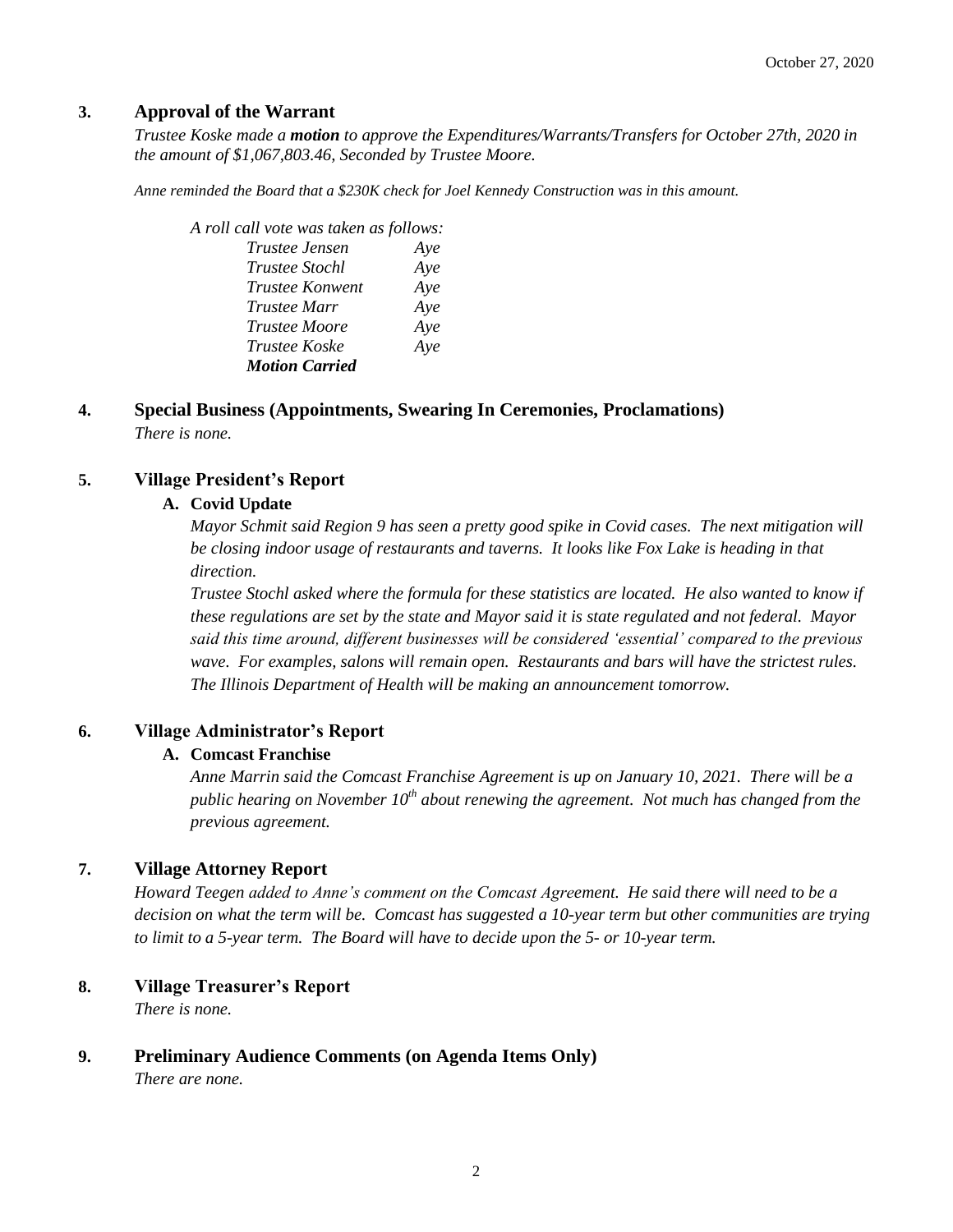## **10. Motion to Recess to Committee of the Whole Meeting**

*Trustee Konwent made a motion to recess to the Committee of the Whole, seconded by Trustee Jensen.* 

| A roll call vote was taken as follows: |     |
|----------------------------------------|-----|
| Trustee Jensen                         | Aye |
| Trustee Stochl                         | Aye |
| Trustee Konwent                        | Aye |
| <i>Trustee Marr</i>                    | Aye |
| Trustee Moore                          | Aye |
| <i>Trustee Koske</i>                   | Aye |
| <b>Motion Carried</b>                  |     |

## **A. Strategic Planning Team Reports**

**1. Strategic Planning Team Reports Attached**

## **11. New Business**

**A.** Resolution 2020-R-56: A Resolution Authorizing the Mayor of the Village of Fox Lake to Sign a License Agreement with the State of Illinois Department of Natural Resources for Installation of Water Main Facilities in Property Owned by the State of Illinois.

*This easement is needed for the Phase 2 Interconnect Project. Watermain pipe is 5 feet on IDNR property. There is a \$200/year license fee for a 5-year term that gets renewed in perpetuity. It is up to the Village to renew the license each year.* 

*Trustee Marr asked when IDNR changed this from an easement to a license. Howard was not in those discussions, so he can not confirm that IDNR stated this property would be a permanent easement. Trustee Stochl said it may be a nightmare waiting to happen, having to remember license renewal every 5 years.* 

**B.** A Motion to Approve the Façade Improvement Program Application for Vichy Salon, 17 E. Grand Ave.

*Vichy is doing \$7,255 in improvements. Requesting \$3,627 from the Village. This will include stucco work and an awning. Staff is recommending approval. Trustee Marr asked if the wall facing the railroad tracks will be good enough as a future mural base. Donovan said it did not come up in discussion but he can ask. Trustee Moore asked if Vichy's current signage was product of the façade improvement program. Donovan said it was.* 

**C.** A Motion to Approve the Raffle License Request from the American Legion Post 703 to Conduct a Raffle to Raise Money for the Replacement of the Establishment's Roof and to Waive the Bond Requirement.

*This is to raise money to repair and replace the roof. Raffle will be held until 3,000 tickets are sold. The roof repairs are estimated to be \$40K-\$60K.*

# **12. Old Business**

*There is none.*

**13. Motion to Adjourn from Committee of the Whole and Reconvene Village Board Meeting** *Trustee Jensen made a motion to adjourn from Committee of the Whole and reconvene Village Board Meeting, seconded by Trustee Konwent. All were in favor. Motion carried.* 

> *A roll call vote was taken as follows: Trustee Jensen Aye Trustee Stochl Aye Trustee Konwent Aye*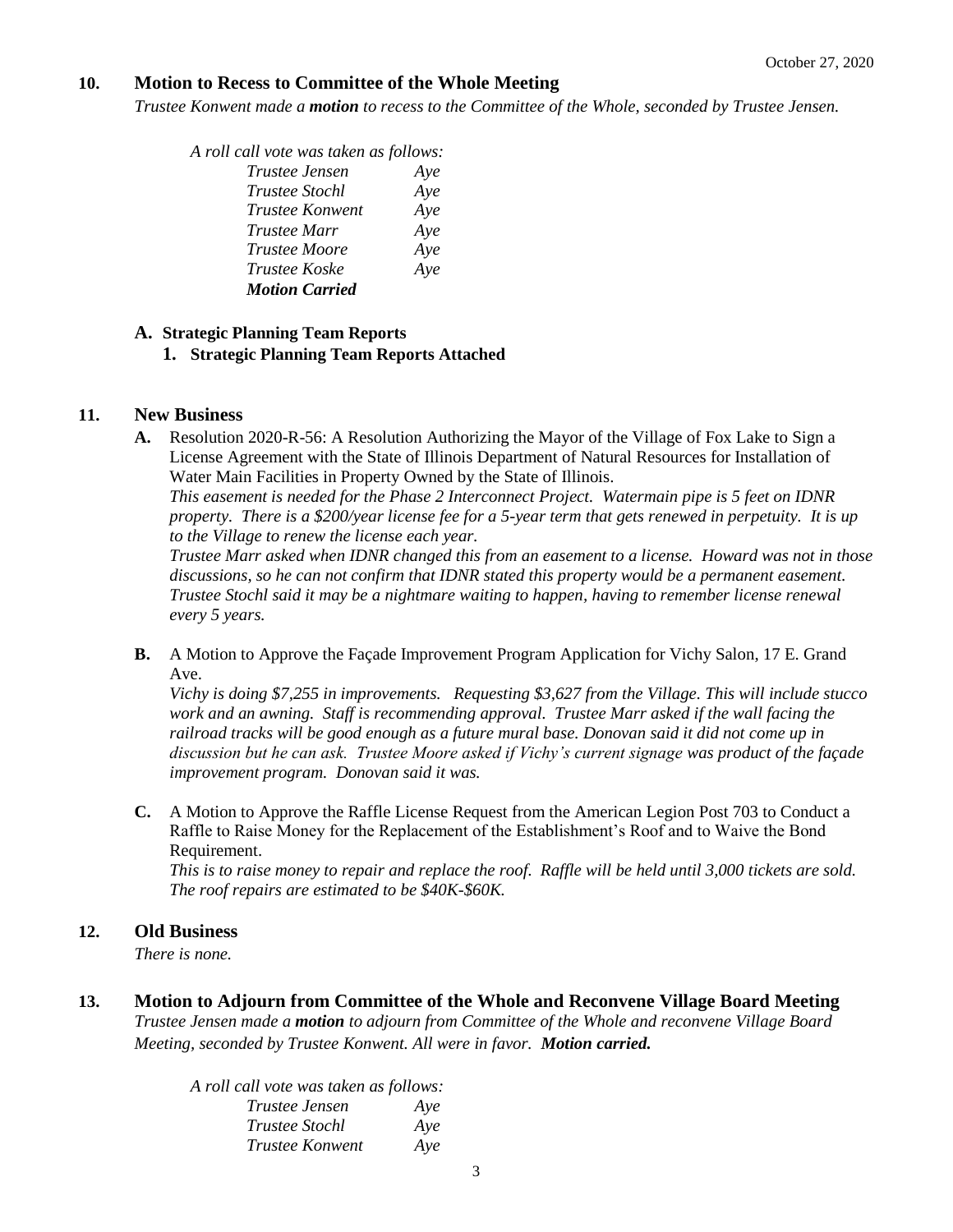*Trustee Marr Aye Trustee Moore Aye Trustee Koske Aye Motion Carried*

**14. Items to be Removed from Consent Agenda** 

*There are none.*

#### **15. Consent Agenda**

All items listed on the Consent Agenda are routine by the Village Board and will be enacted by one motion. There will be no separate discussion of these items unless a Trustee so requests, in which event the item will be removed from the general order of business and considered under the Approval of Exceptions.

#### **A. Resolutions**

1. Resolution 2020-R-56: A Resolution Authorizing the Mayor of the Village of Fox Lake to Sign a License Agreement with the State of Illinois Department of Natural Resources for Installation of Water Main Facilities in Property Owned by the State of Illinois.

#### **B. Ordinances**

*There are none.*

#### **C. Motions**

- 1. A Motion to Approve the Façade Improvement Program Application for Vichy Salon, 17 E. Grand Ave.
- 2. A Motion to Approve the Raffle License Request from the American Legion Post 703 to Conduct a Raffle to Raise Money for the Replacement of the Establishment's Roof and to Waive the Bond Requirement.

*Trustee Jensen made a motion to move that items, Resolutions A-1 and Motions C 1-2 be established as the Consent Agenda for this meeting by unanimous vote, seconded by Trustee Konwent.*

*A roll call vote was taken as follows:* 

| Trustee Jensen        | Aye |
|-----------------------|-----|
| <b>Trustee Stochl</b> | Aye |
| Trustee Konwent       | Aye |
| Trustee Marr          | Aye |
| <b>Trustee Moore</b>  | Aye |
| Trustee Koske         | Aye |
| <b>Motion Carried</b> |     |

*Trustee Konwent made a motion that the consent agenda as established by the prior motion be passed, seconded by Trustee Jensen.*

*A roll call vote was taken as follows:* 

| <i>Trustee Jensen</i> | Aye |
|-----------------------|-----|
| <b>Trustee Stochl</b> | Aye |
| Trustee Konwent       | Aye |
| <i>Trustee Marr</i>   | Aye |
| <i>Trustee Moore</i>  | Aye |
| <i>Trustee Koske</i>  | Aye |
| <b>Motion Carried</b> |     |